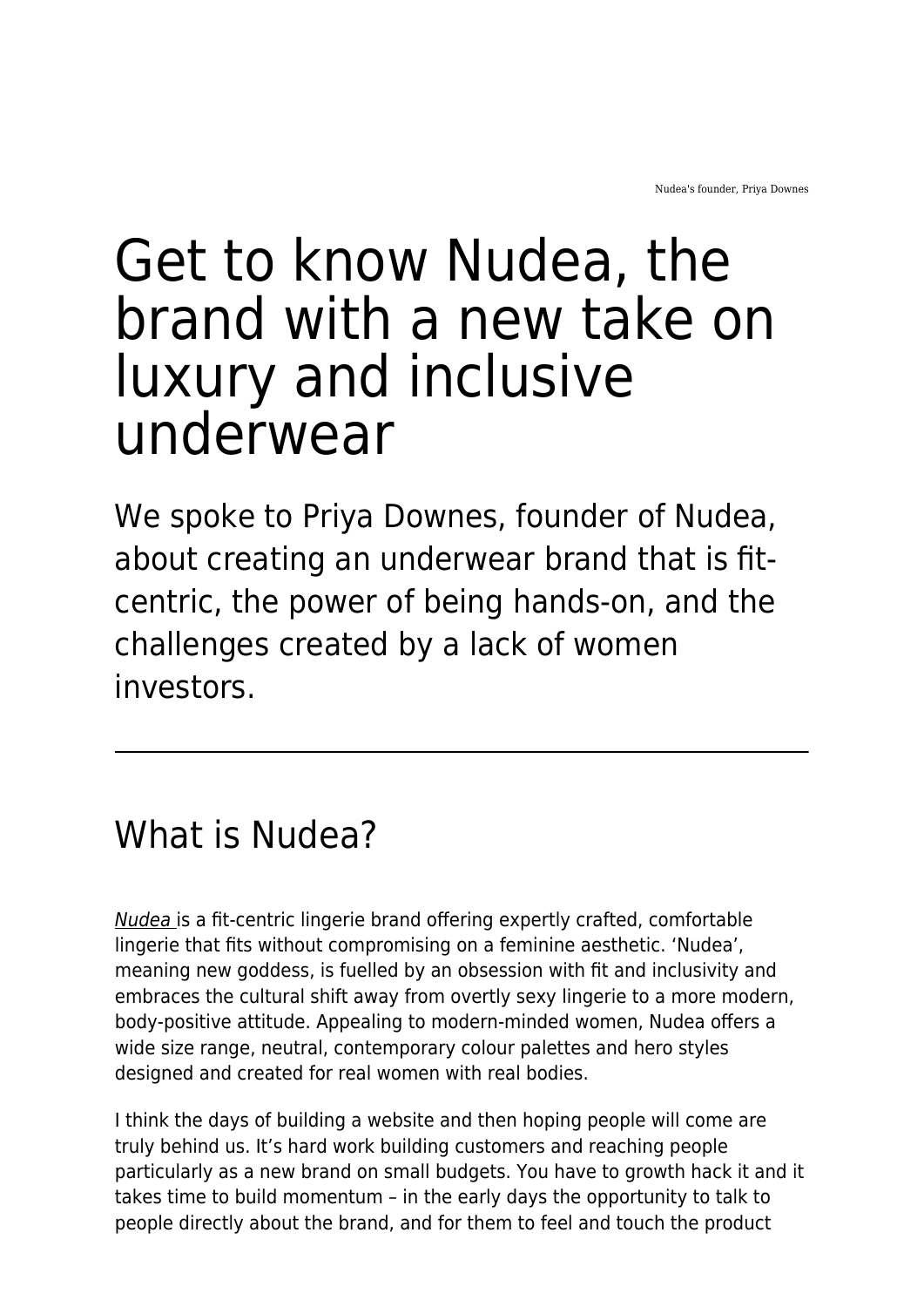was crucial. The word of mouth then created the first wave of momentum, which then snowballed into the pandemic.

We also built a community of 600 bra wearers through our workshops prelaunch who formed our first customer base. Referrals are still an important way for us to acquire new customers. My biggest achievement as an entrepreneur really came from my biggest lesson, which was truly understanding our customers. As an indirect consequence of bringing our fulfilment in-house, I personally packed and prepared our customer orders, I wrote little notes (and still do) in every order and got to know many of our customers by name. Through this process, I have learned so much about who our customer is, what they appreciate and love about us.

#### What was the catalyst for launching Nudea?

After eight years working for the some of the big houses, including Chanel and Burberry, I felt the itch to try something new that married my head for numbers with a love of great product. I knew straight away I didn't want to create yet another fashion brand – it was important for me to create a product that served a need as well as being made with care and passion.

Working in luxury fashion instilled in me a huge appreciation for quality, craftsmanship and authenticity, all of which I felt was missing in the world of underwear. I was so uninspired by uncomfortable and old fashioned bras and wanted to modernise bra fitting from getting measured to the final product. Nudea is fully focused on user experience and customer satisfaction from online bra fitting to delivery.

#### How has the business evolved since its launch?

Since we launched in 2019, we feel we have modernised bra shopping and made it a positive and supporting experience. We have filled a gap in the market – specifically between wearing a comfortable bra and owning a beautiful piece of lingerie.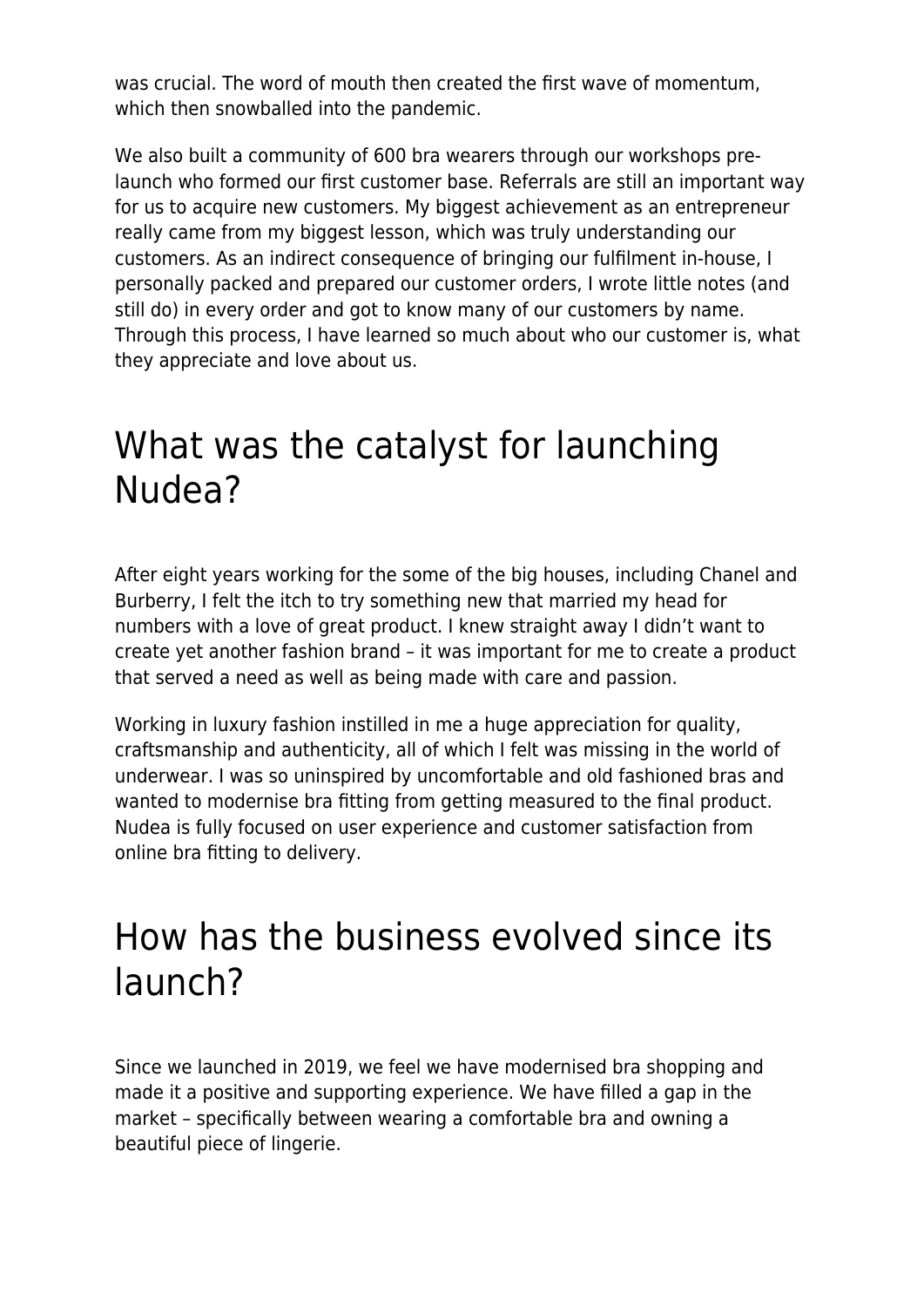The industry still feels hyper-sexualised and targeted to a male gaze. Underwear shopping should give you confidence and make you feel like the best version of yourself.

That's what Nudea's trying to do – empower women to be able to fit themselves and buy underwear that makes them feel great.

Our growth and brand awareness has come from PR and organic influencer connections who genuinely love our product and want to spread the word of fitting and better fitting underwear for all. Our attention to personal customer service and the fitting experience has created great reviews and word of mouth for us, which has been brilliant for leveraging brand awareness in a lost cost way.

In today's environment, it's even more important for brands to have strong values, an honest and transparent approach to building customer bases and connections. We have held this close to us from the start when we created our first group of 600 women to test our fitting process who have remained loyal to us from the start because of our values. It's important to be more than just the products you sell, and this has helped us create a truly engaged and loyal customer base.

In September 2021, Nudea became a carbon-neutral company. Nudea's sustainability commitment includes easy-to-use fitting tools to deliver on fit for conscious, responsible shopping, premium recycled fabric and yarns that last longer, thoughtfully-designed styles made in partnership with responsible suppliers who pay fair living wages, produced in a GOTS and SLCP fully-certified factory in Portugal and delivered in recycled and recyclable packaging.

Nudea also pledges 1% of annual revenue to charity and in 2021 has donated to clean water charity Splash and breast cancer charity CoppaFeel.

## How are you funded?

Fundraising has been key. In early 2021, we secured a second round of capital to support future growth, including moving into wholesale as well as strengthening the brand's sustainability credentials. The company has raised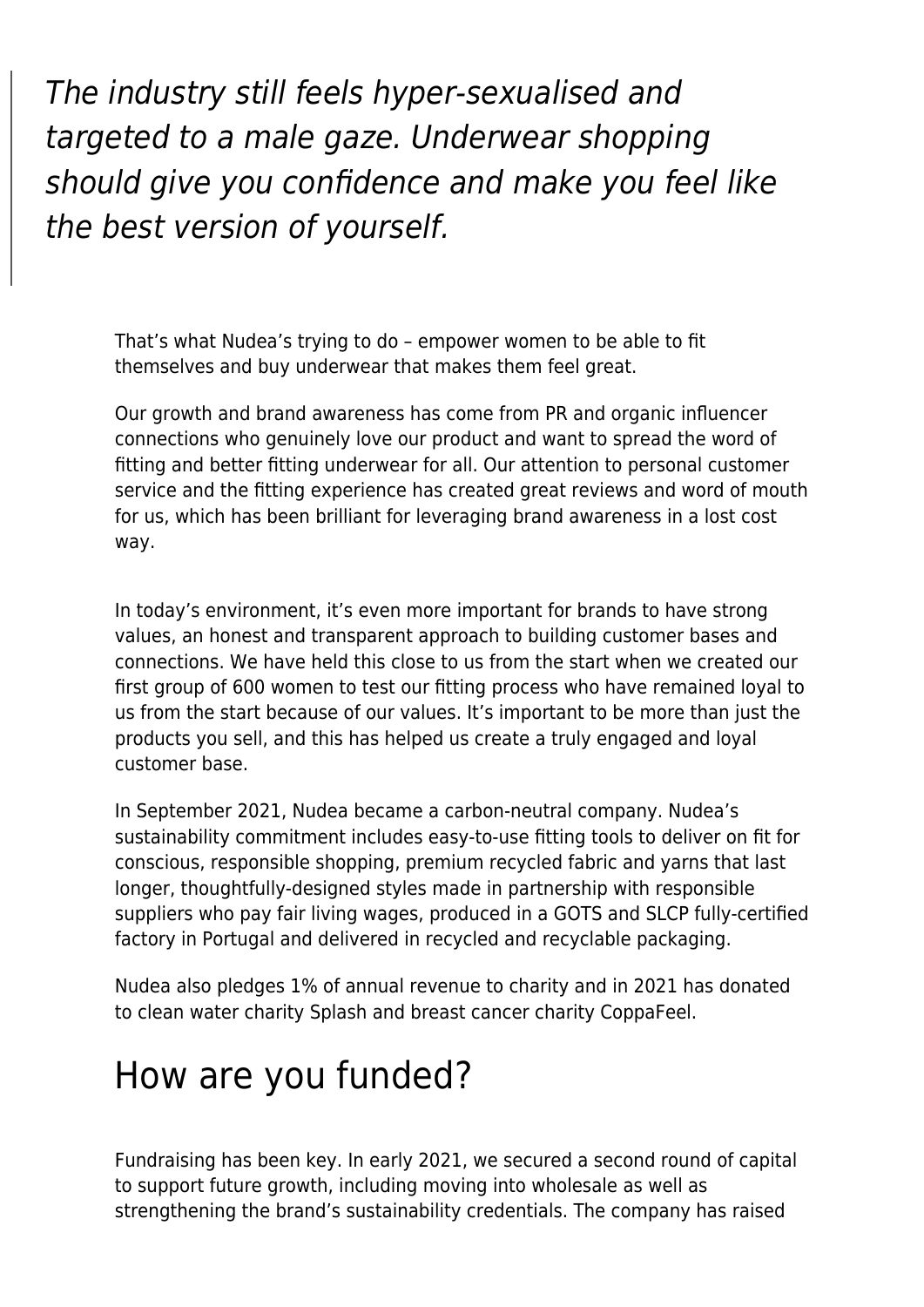over £1M in equity funding and the lead investor is Cornerstone, a leading seed fund which invests in black and diverse founders in the UK.

Fundraising has been the steepest learning curve. As a first time entrepreneur, nothing quite prepares you for the rollercoaster and strong emotional stomach needed to fight for what you're passionate about no matter the timing or industry you operate in.

I have been surprised by the lack of female investors, particularly for a female-founded business that you would expect to easily attract women investors as they would more easily identify with the problem we are trying to solve.

We have just completed a crowdfund round which, despite it being more targeted at retail investors, has still resulted in 80% of the 670 new investors being men. I would love to have more women on my Board and also on my cap table. For me, that is a challenge I would to continuing trying to evolve for Nudea.

## What has been your biggest challenge so far?

Marketing (customer acquisition) in a traditional digital way is challenging for a brand lingerie brand. It's hard to find influencer partners who will wear your product and market it for you as most fashion brands rely on. In addition, Facebook screens ads and content for nudity, which makes it hard to [showcase](https://www.maddyness.com/uk/2021/12/06/for-these-sextech-founders-growing-a-business-means-pushing-past-stigma/) [our products](https://www.maddyness.com/uk/2021/12/06/for-these-sextech-founders-growing-a-business-means-pushing-past-stigma/).

In a startup, every day is a new challenge because inevitably you will face something you have never had to do before. I have always been a problem solver. I have been able to change careers from finance to fashion and now my own business on the simple belief that everything can be learnt, you just need to have the motivation to want to learn. I try to break things down and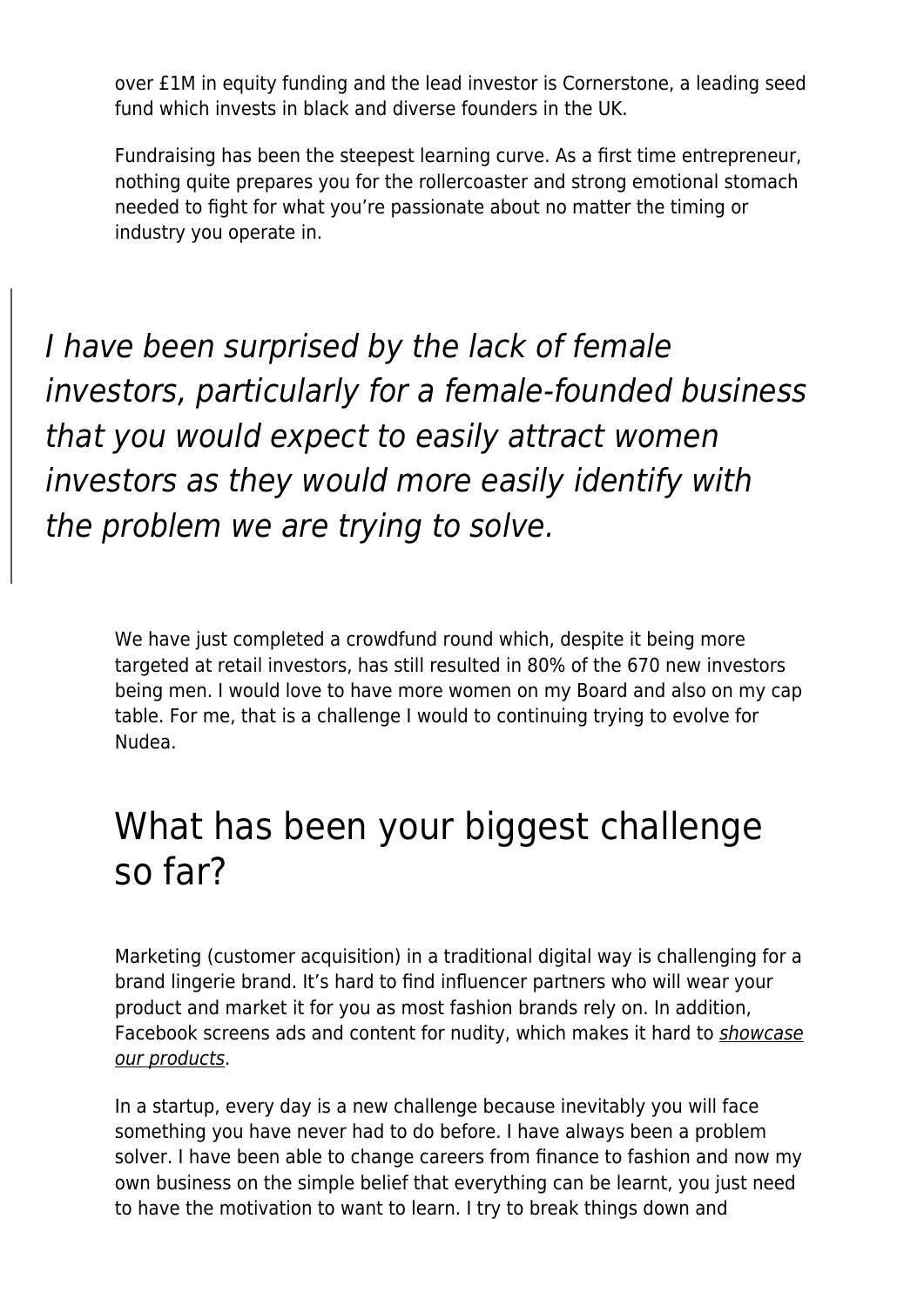anything I can't do or don't have time to, I ask for help.

#### © Nudea

I am lucky enough to have a brilliant team who challenge and support me to get through the toughest challenges. Interestingly, the emergence out of the pandemic has brought about as many challenges as during the dark days of lockdown. In lockdown, it was about getting the work/life balance correct as I just found myself working all the time with no clear line between home and work time.

#### How does Nudea answer an unmet need?

For my business, it was bringing customer fulfilment in-house. When we first launched, we had a third party warehouse picking and packing our online orders, which was fine until lockdown happened. I personally was worried about what that meant for staffing at the warehouse and didn't want to risk not being able to fulfil orders.

Despite it being a tactical move rather than strategic, bringing customer fulfilment in-house was the best thing that ever happened. We were able to offer a personal service and a real luxury touch to our packing, for example, little uplifting notes, which really helped to boost our customer service and retention.

# What's in store for the future?

We want to be the online go-to brand for great underwear - the M&S for a new generation of bra shoppers who demand more from their everyday staples; comfort, style and sustainability. As an online brand in 2022, we are visible globally and our growth is not just focused in the UK, as we have plans to scale our business in Europe and US as well in the next few years.

We have plans to expand our product offering into loungewear, sleepwear all the time inventing ways to make it better. Our next product range, which we are very excited about, will be sustainable – either made from recycled yarns or natural materials that are sustainably sourced. We are also expanding our size offering from 27 to 43 sizes.